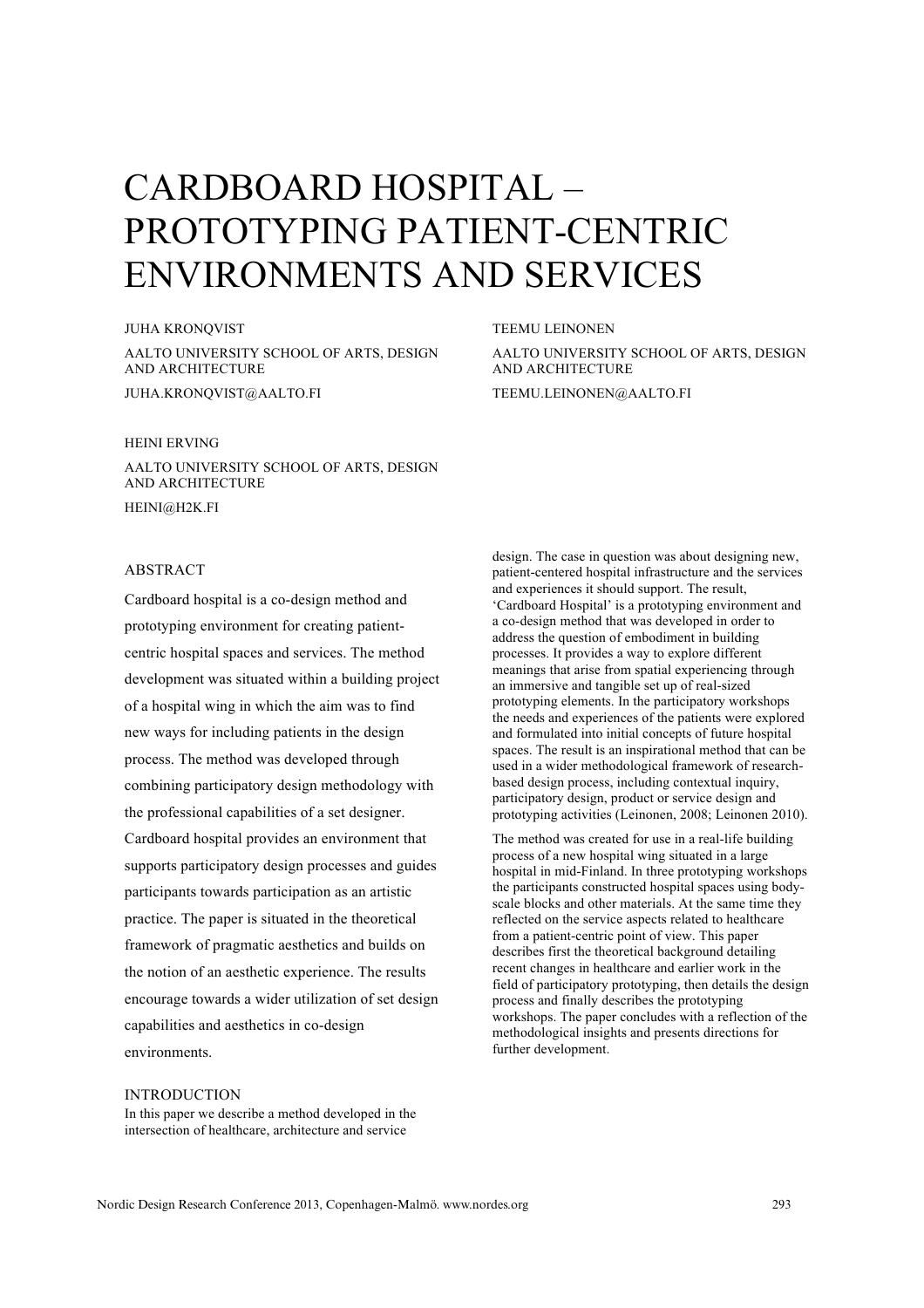

Figure 1: The cardboard hospital set-up

# DESIGNING FOR PATIENT-CENTRIC CARE

Patients are an underutilized resource in the operation and development of hospitals. When developing healthcare systems the voice of the patient is often limited to rigid feedback systems or public hearings. This is partly due to the nature of the clinical providerpatient relationship, which is seen as paternalistic and characterized by rigid power structures (Teutsch, 2003). This view places the hospital staff in the role of experts and in turn assigns a passive role for the patients. Considering the historical development of hospitals to treat acute conditions, such as infectious diseases, emergencies or physical injuries where the patient expects to be treated efficiently and then quickly let out, this approach has been considered sufficient. The results of this kind of patient-provider relationship can be witnessed in western hospitals built in the latter part of the 20th century and they reflect the build-up of hierarchical hospital organizations. Hospitals are complex socio-material constructions that contain an emphasis on historically embedded work aesthetics and focus on functional aspects of hospital operations (Kronström-Johansson, 2008).

Research points out that introducing non-functional, human elements into the hospital environment such as art, natural light and elements of nature and social spaces has been proven to increase patient well-being (Ulrich et al., 2004). However, the non-participation of patients in the design of healthcare environment has created environments that are more focused on aspects of work than what constitutes a pleasant environment for the patient. Hospital aesthetics remind us of images of sterility, functionality and impersonality. Patients have described hospital as gloomy, frightening or distancing (e.g. Saarikangas, 1996). Instead of considering the service paths of the patients, the spatial layout of the hospital campus situates units according to their organizational hierarchy, often forcing patients to walk great distances within the hospital corridors.

Patient-centric care is an approach that aims to address issues caused by the provider-focus of healthcare institutions. It aims to improve the quality of care through increased focus on patients and their

experiences. In general, patient-centered care is seen as a move from a paternalistic, provider-focus to one that involves the patient more in the planning and execution of their care (Robinson et al., 2008). It also provides an alternative to traditional ways of collecting quality assurance, such as feedback forms or audits. Issues addressed through a patient-centric approach include patient preferences and values, emotional support, physical comfort, information and communication, coordination of care and the involvement of family and friends (Gerteis & Daley, 1993). The involvement of patients (and their families) in the hospital processes takes place on four levels. First, they should be able to participate in the organization of care and inform the staff on what should be developed. On the second level, participation should extend to the improvement of the clinical system. This includes planning, implementing and evaluating change. On the third level, patients should be able to participate in processes that aim at hospital-level changes such as building processes. Fourth level addresses participation in local policy making related to healthcare. (Shaller, 2007)

Patient-centered care guidelines advise the participation to be in the form of full membership in development teams, hospital committees and special councils, but detailed descriptions of participation methods are not addressed. In addition, committee participation might be an effective way of influencing decision-making processes in hospitals, but it does not fully utilize the capabilities of patients or hospital staff. Discussions can address some of the areas related to patient experience, but they do not necessarily translate well to new design ideas. They also do not fully address the embodied experiences that take place within the current and future hospitals, which can be seen as essential when designing for patient-centric hospital environments. While many hospitals are placing patient-centric planning of their infrastructure and services in the core of activities, they often lack the skills or tools to put this vision in practice (Robinson et al., 2008). In the next chapter we will review research on physical prototyping as an approach for stakeholder participation.

#### PROTOTYPING AS EMBODIED ACTIVITY

Recent studies suggest that physical sensations play a far larger role in our thinking processes than simply providing feedback or stimulus. We are engaged in a continuous cycle of reconciling ourselves with the environment as we experience it through all of our senses. Johnson (2007) points out to the inseparability of mind and body in the meaning-giving process. Physically, our senses are continuously connected to our nervous system and its ability to create order and priority, in other words to plan and design. Our thinking, both on the practical and abstract levels, derives from the interaction of our mind-bodies with the surrounding environment. In short, we give meaning to things through interaction with the world. Focusing on our inner thinking processes or a single sense can lead to an inferior result. For example, children are proven to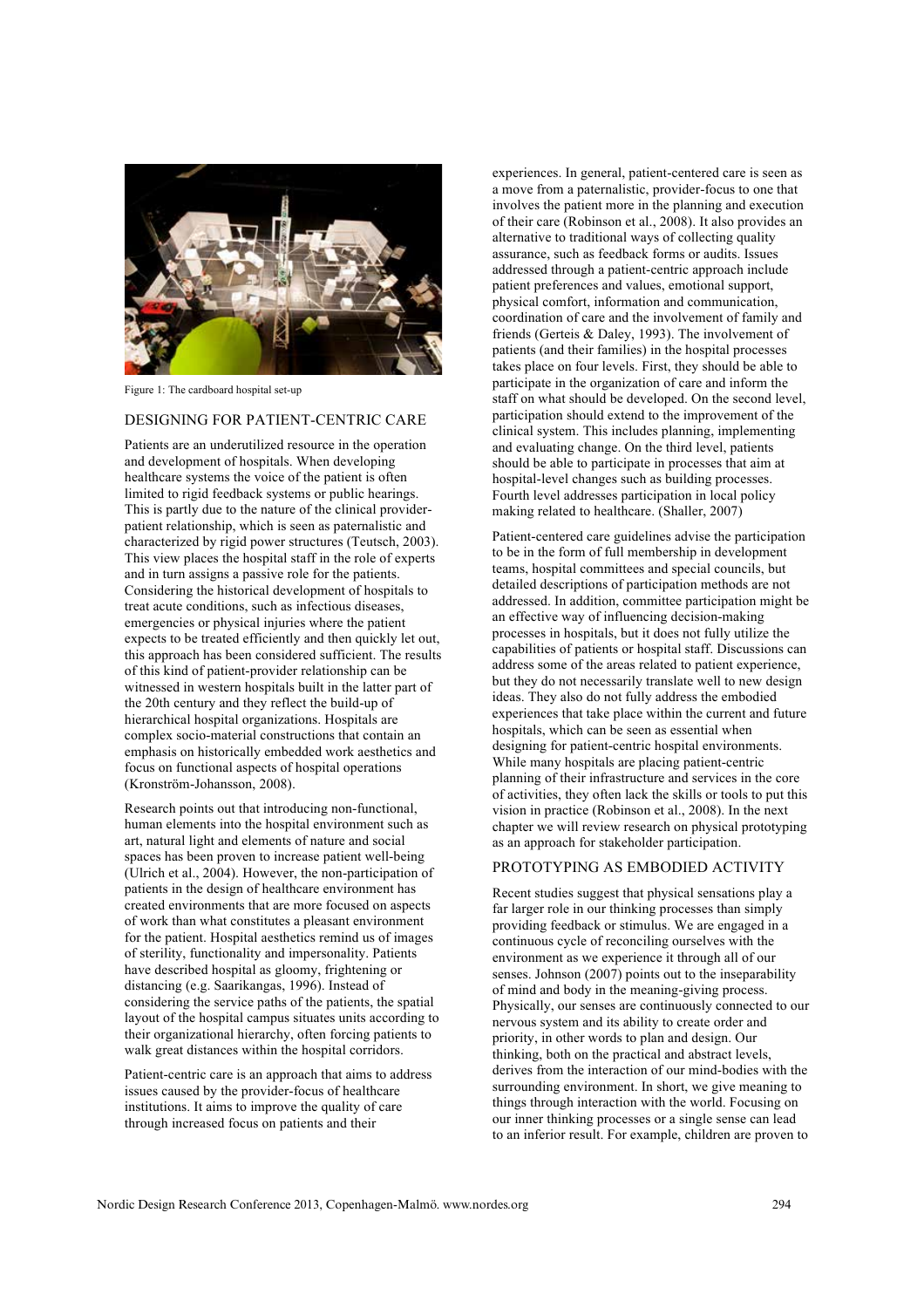learn equations faster and remember knowledge for longer if they use gestures (Goldin-Meadow, 2010). The connection between our bodily sensations and thinking processes is evident in many historical design practices. They situate design within studios in which design activities are physical and knowledge is embedded in physical artefacts such prototypes or other kinds of inspirational material (Binder, 2007). Their reflective conversations with the materials (Schön, 1992) are especially evident in the practice of prototyping.

Physical prototyping have been used in participatory design to support non-designers abilities for expressing personal experiences in various projects. Notable of these, and in relation to this project, are the UTOPIA and Florence projects conducted in the 1980's (Ehn, 1993). In these projects, much attention was paid to supporting the ability of participants to express themselves using their own language and their own terminology, and through design-by-doing. Techniques such as paper mock-ups or 'cardboard computers'<sup>1</sup> were developed in order to create a platform for knowledge, experiences and meanings that might be difficult to articulate in a discussion. Whereas earlier dialoguebased methods forced the participants to use the language of experts, reinforcing the already existing values embedded in that language, these projects connected the terminology to the practices that were associated with it. By refocusing from 'saying' to 'doing', the emphasis shifted from verbalised and 'surface' knowledge towards tacit knowledge (Polanyi, 1966), which is embedded in our ways of acting in the world.

Physical prototyping has become a standard tool in the method pack of participatory design and co-design. Most of the early participatory design projects were situated in the work context in which the idea was to involve people doing the work in the design of their work tools and environments. In this case, the context is approached from the perspective of patients while focusing on the interplay of hospital work processes and patients' physical and mental needs.

Furthermore, we see the role of physical activities in design processes go beyond the focus on 'doing'. Here we refer to the work of John Dewey (1934) and his notion of artistic practice as a way of expressing meaning. Following his view, art is seen as a way of conveying meanings that are embodied and emotional and artifacts created by artists are a language, albeit a different one to spoken or written one. They are able to communicate experiential meanings through interaction with their audience. However, meanings do not emerge from every object, only objects that are aesthetic and artistic, i.e. when the parts form a whole that is harmonious enough in their composition to bring out an experience. Even though these meanings might sometimes be hard to translate into words, this type of embodied meaning is no less a meaning than an articulated one. Rylander (2011) relates this to the work of designers as 'language innovators' whose aim is to create objects that generate such experiences. What if the notion of aesthetic experiences were extended to refer to the experiences of participants in co-design processes? By doing so, one would have to consider an aesthetic dimension in addition to the pragmatic and functional aspects of co-design. In order for this to take place, the aesthetics of the co-design environment and the materials used should be given sufficient attention.

Agger Eriksen (2012) suggests that materials used in codesign should not be handled as only parts of a method, such as tools, sketches or prototypes but rather as central agents that affect the results of the collaboration. The assemblages of materials form a complex and continuously shifting entity, which has an effect in the dynamics of the co-design process. Building on Goffman's (1959) theatre metaphor, she suggests that co-design should be seen as staging performances. Also the environments guide the activities that take place in them depending on where they are situated and what meanings they do or do not embody. Marc Augé (1995) uses the term "non-place" to describe temporary, transience places that cannot be defined as relational, historical and concerned with identity. These are environments, such as unplanned wastelands, airports or building sites, that do not prescribe meanings or social relations, but can nevertheless become embedded with them, turning from 'non-spaces' into 'spaces'. He describes an "uncertain charm" in the unfinished, identity-less places and sees them as heirs to ancient adventures, generating a feeling of 'continuing adventure' and where things can happen.

#### TOWARDS A METHOD

The context for the project was a new hospital wing that is planned for completion in the year 2016. More specifically, the project scope addresses the designs of a patient ward and a polyclinic<sup>2</sup>. The brief for the project was to explore ways in which patient needs could be more fully taken into account in the building design process. In fact, the aim of the hospital was to place patients in the centre of the activities done in the hospital. We were asked to support them by creating a method through which patient participation and multidisciplinary collaboration could produce results that can be utilized in the building planning. Our design team consisted of a designer with background in participatory design and co-design methods and a designer with competencies in both set design and interior design. For us, this case gave an opportunity to explore the intersection between co-design methods and set design in a real-world case. Our aim was to study how the aesthetic and spatial understanding derived

<sup>&</sup>lt;sup>1</sup> The relation between the title of this paper and Ehn & Kyng's "Cardboard Computers: Mocking-it-up or Hands-on the Future" is not coincidental. At the time cardboard and paper were used as prototyping material for IT systems and interface design.

<sup>&</sup>lt;sup>2</sup> We also organized a workshop for the design of a new operating theatre, which is not included in this paper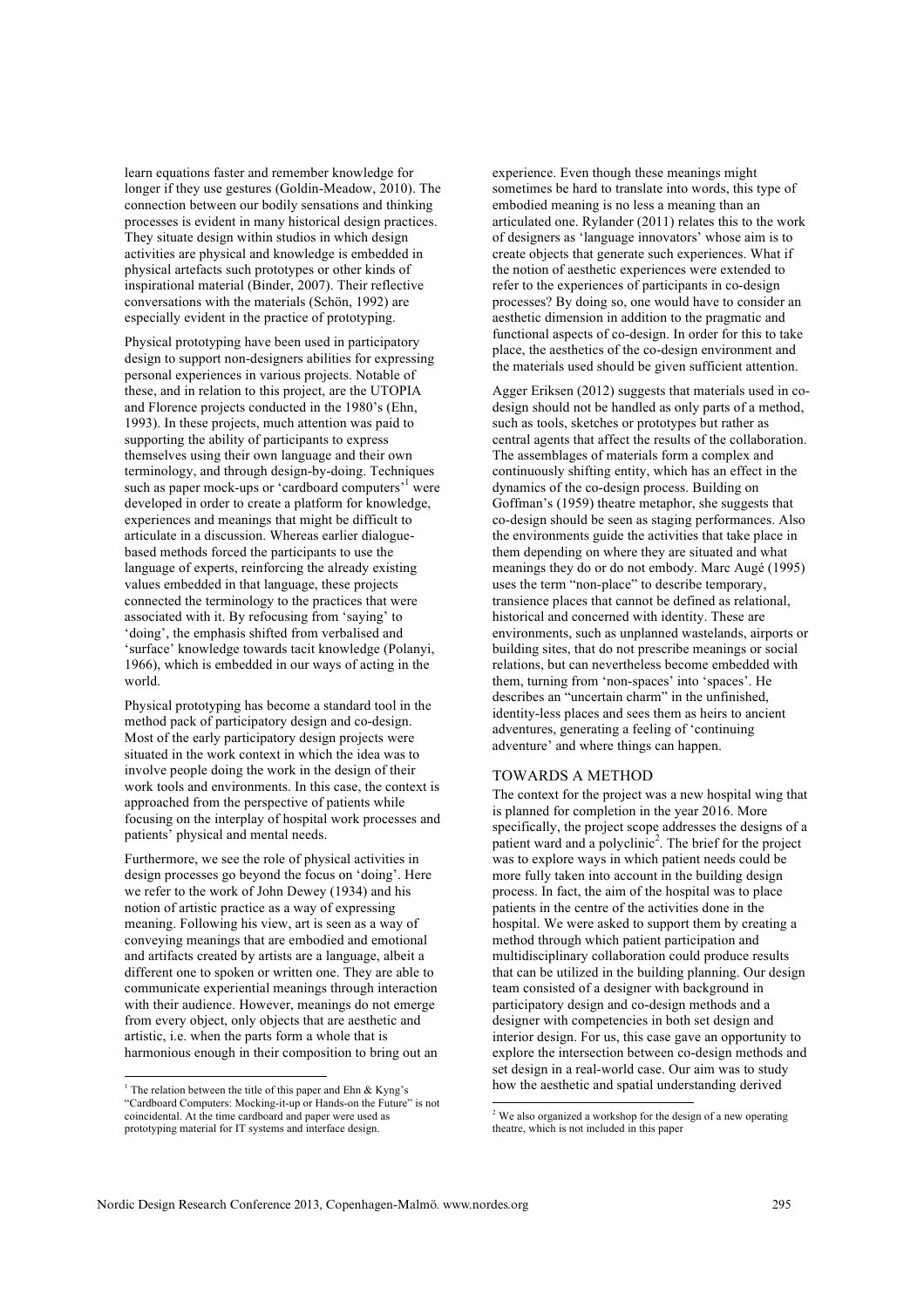from the field of theatre and film could be utilized to create an experiential workshop environment.

The first meetings were held when the architectural planning process of the building was still in the early phases. This allowed for the inclusion of co-design workshops in the start of the design process before any specific plans for the building were created. The first decisions in the project related to the planning of a series of workshops and adding of a clause in the contract that required the architects to participate in the workshops and to utilize the results in their planning. In this way, the workshops allowed for the architects to learn of the needs of patients before they started to create the first drafts of the building. These aspects laid the framing criteria for the project and guided the design of the participatory method and the co-design environment.

Traditionally, participation in the building project is organized as a series of stakeholder meetings during which architectural plans are discussed and commented on. However, most patients and staff are not experienced or educated in reading blueprints as they require specific professional understanding. Thus commenting is easily reduced to addressing individual elements in the design, not the experiences these elements will create as a composition. These types of hearings also force the stakeholders to use language and terminology they are not familiar with, further reducing their possibilities for influencing the design outcomes.

We wanted to address these issues by creating a setting in which the participants can share past experiences and create ideas for desired hospital spaces without being forced to use foreign terminology or unfamiliar representations. This setting would allow for the reflection of real experiences and quick experimentations of spatial arrangements. Moreover, we wanted to place emphasis on the aesthetics of the workshop setting in order to make the workshops more experiential. The aim was to create a learning environment for engaging in a design practice that is pragmatic as well as artistic in its nature.



Figure 2: First drafts of the set-up

Early on it was decided that we were going to work with real-size elements. The reasoning behind this decision came from the context of patient experiences in a hospital. Even though hospital interactions can also be modelled with miniature scale models, they do not engage the whole body and were considered inadequate when dealing with holistic patient experiences in hospital spaces. A prototyping environment that engages all senses allows for the participants to be present as subjects within the environment instead of trying to project their experiences on miniature characters.



Figure 3: A 3D rendering

Workshop planning was done through meetings during which participatory methods were discussed and reflected on the set design. The main aim of these sessions was to iteratively create a vision that would combine the methods with set design. The discussions did not center on methodological issues alone. Inspiration was drawn widely from other areas such as trends in hospital design and  $arts<sup>3</sup>$ . After the initial meeting the workshop plans were further worked on and discussed in subsequent meetings, first as 3Dvisualizations of the setting and later on as a miniature scale model. These functioned as communication devices between the team members and towards the hospital staff, but also assisted when decisions were made on the final forms of props, the layout of the space and number of items needed in the workshop. Finally, a few weeks before the workshops the set was constructed and tested with other researchers from the university.

<sup>3</sup> Of particular inspiration for the spatial setup was the movie "Dogville" directed by Lars von Trier. The stripped film set proved to us that the environment does not have to be strictly representational in order to allow for experiences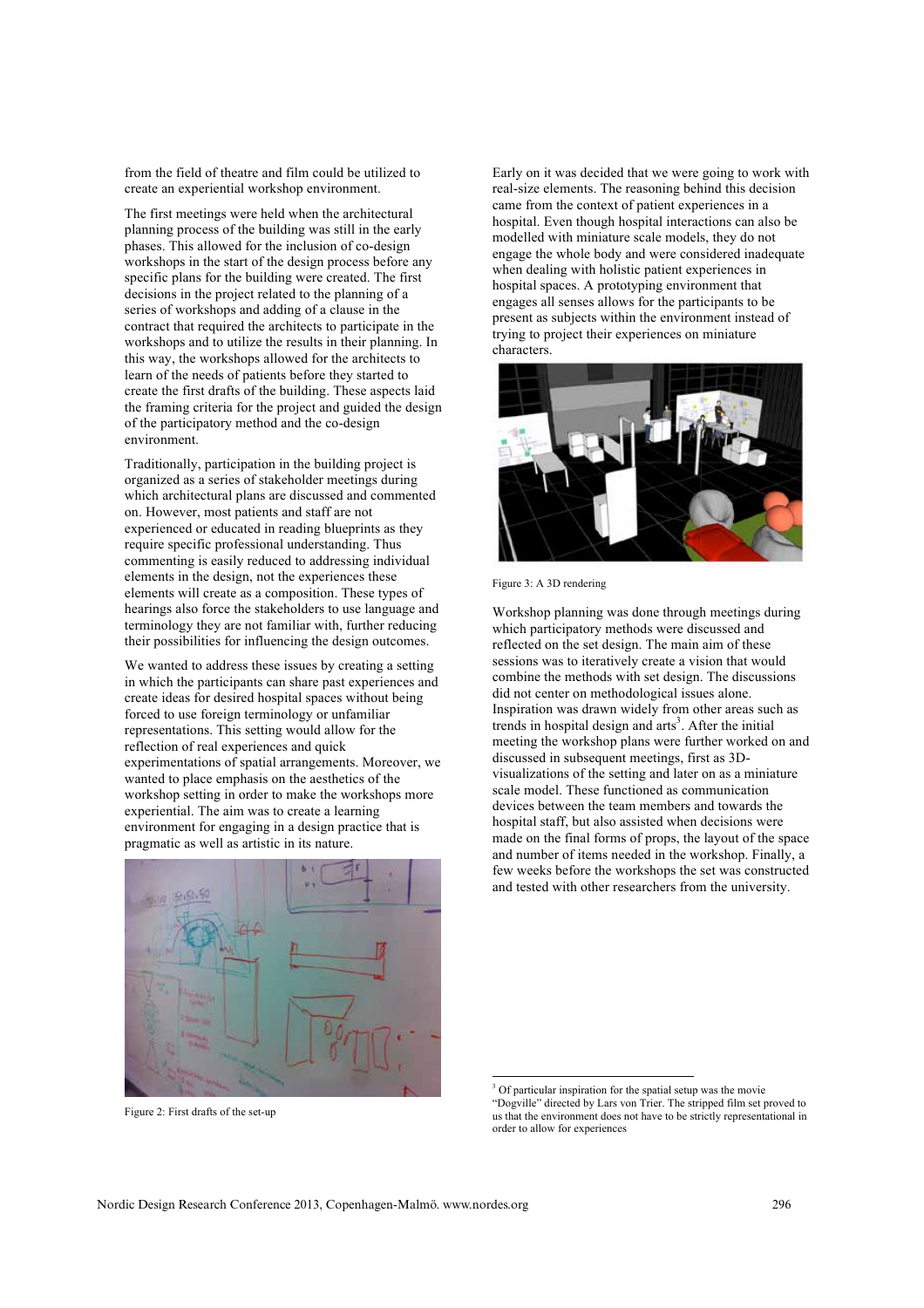

Figure 4: A scale model

#### DRAWING FROM SET DESIGN

Unlike when designing for scripted film or theatre, in the cardboard hospital it would be impossible to exactly predict the actions that would take place on the set. The aim was to create an environment for exploration so it needed to support practically anything that might come up. The solution was to provide an open-ended environment where meanings could be given and the set modified concurrently. This guided set design and set some restrictions for the materials.

The set for the cardboard hospital was built at the black box theatre situated at the university. Much attention was paid in choosing a place for the workshops, since the place needed to have not only the basic practical elements, but also an appropriate character for the workshops. The idea was to create a setting that would support exploratory and individual ways of acting and doing things while being an aesthetically inspiring environment for creative activity.

As a flexible theatre space with excellent technical support the black box was perfect for the workshops. The neutral coloured surroundings, flat and open floor and the gridding around the whole space allowed the set and the workplaces to be arranged as desired. The acoustics at the black box are typically designed to be excellent, so that the stage can be located anywhere. This provided the workshops a great environment in which even large groups could discuss, experiment and build things at the same time without causing excessively distracting noises. The lightning could be built and adjusted for the needs of every workshop individually. This also provided good conditions for the video and photographic documentation of the workshops<sup> $4$ </sup>.

The black box as a space has a very intimate feel due to its acoustics and twilit, black surroundings. This was considered an important factor when choosing a place

 4 The documentation video for the cardboard hospital can be accessed at https://vimeo.com/juhak/cardboardhospital

for the prototyping. We considered this type of setting as ideal for sharing thoughts and ideas of intimate experiences. The environment needed to have a private and warm feel, while at the same time allowing for practical work.

One challenge was what kinds of materials we wanted to use in the workshop. The aim was to design a set of human-size tools and props, which could be flexibly used to build the surroundings needed. In smaller scale prototyping and scale models the material consumption, budget and things like material resolution are easier to handle, but since the prototype was built in real size and used in a relation to real actions it needed to be durable, practical and easy to handle yet creative and well finished. For fast and easy prototyping by people with very different kinds of physical capabilities things needed to be lightweight enough to be easily movable. To be able to actually try things out, the structure also had to be strong enough to support body weight in case of e.g. sitting or standing on. Total expenses and the way of recycling the elements after the prototyping were also under consideration.

Rigid cardboard called Re-board was chosen to be the main material for the structures. Even the biggest elements like doorframes and big cubes could be easily moved by one person because of its lightweight yet firm quality. Since the built things would be given new meanings during the prototyping activity, there needed to be an easy way to point out what is being made. To enable writing and drawing straight onto the material the cardboard was laminated with a white glossy surface. In this way all the surfaces could be drawn and written on with a whiteboard marker and easily wiped for re-naming or re-using. The material was completely recyclable, so all the elements could eventually be recycled as cardboard waste5.



<sup>5</sup> Most of the materials were stored and were later on used for smaller scale prototyping workshops. At the time of writing, six months after the workshops, they are still in a workable condition.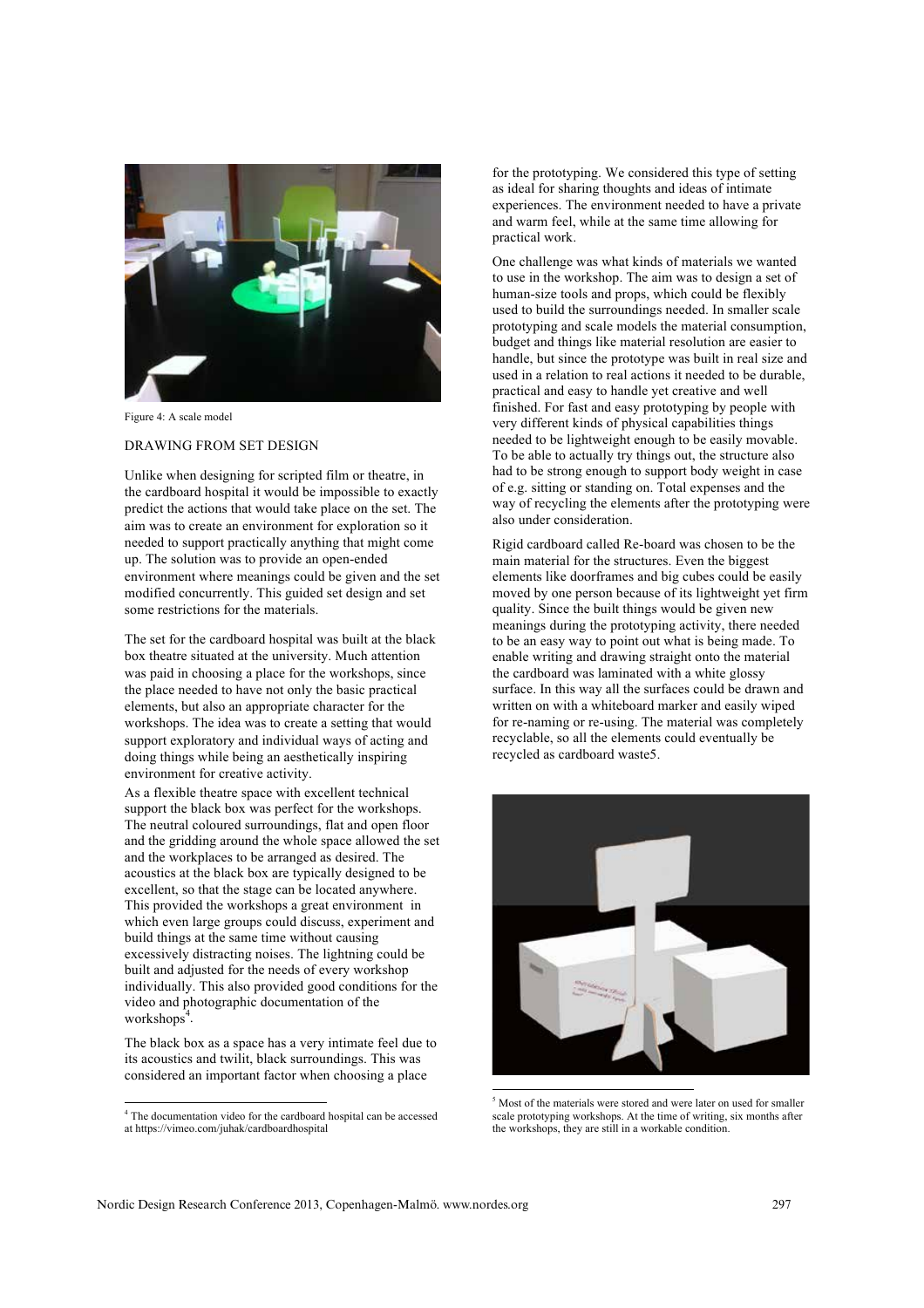Figure 5: Examples of props used

There were 7 types of cardboard elements: doors, boxes of two sizes, walls, screens, signs and small screen-like props<sup>6</sup>. All the parts were designed to respond the measurements of everyday environments so that the essential spaces, furniture, and props could be marked with more or less real-size counterpart. For more spatial feel there were six movable cardboard doorframes built to mark the entering in and out from spaces. Besides the cardboard, the toolkit had white tape and rope to attach things together or mark larger areas by lining the floor. For adding colour, texture or more organic shapes there were some coloured quilts, pillows, fabrics and beanbag-furniture available. For making and modifying tools there was a tool-table with cutters, markers, iron wire, extra re-board and few other materials. A guiding principle in planning the props was that we should ourselves be able to come up with at least five different meanings for each piece.



Figure 6: Screen-like prop

The main elements were tested before the final order as prototype-versions. According to these tests the bigger cube shrank to 100cm height (from 120cm) for easier handling and hand-sized holes were added to both sides. Doorframes and their supports were widened for stronger structure and supporters for the screen props were made bigger to balance them better when standing. In addition four bigger re-board walls were built into the corners of the prototyping space. These corners formed working areas with tables and seats while the walls provided space to write and draw on. When moving from talking to actual prototyping the corners with the notes could be used as a part of the spatial models.

As a whole the set design embodied the idea of moving from saying towards doing. From our experience workshops easily resort to verbal communication and participants are often hesitant when it comes to physical activity. In this setting, we created places for discussing

from where it is easy to move towards trying out and evaluating ideas on the spot. In this way, the set design supports and inspires both envisioning activities in future spaces and building the setup to match these activities. The set design becomes a way of communicating and inspiring, showing and telling, and sharing stories and ideas in a creative way.



Figure 7: The set-up from above

# 4. WORKSHOP STRUCTURE

The cardboard hospital was built at during a two-week period, during which it hosted three workshops. Two patient-centered workshops (patient ward and polyclinic) roughly followed the following structure.

# **Pre-workshop sensitizing task**

*We received tens of photos embedded with rich meanings. The contributions included images of summer porches, forest views, cluttererd TV corners, New York traffic signs and playful statues, to mention a few. The photos placed emphasis on creating hospital spaces that allow for everyday routines, set up shared rules for behaviour, convey human emotions such as humor and utilize color and composition to create aesthetic environments.*

The participants had been given a task a month before the workshops in order to sensitize them for the task and to collect material to be used in the workshops. They were asked to take photographs of environments that were important for them, both within and outside hospitals. In addition, they were asked to answer a few questions related to their choices. The resulting photos and descriptions were printed as a deck of cards that was used in the workshop. In this way the participants had already thought about how their surroundings affect their lives and we were able to tie their experiences in a tangible form into the workshops.

#### **Entering the workshop**

The entrance to the space was through a cellar-like foyer and a small door, after which the space opened up to over ten meters high. We wanted to use this quality to create an experiential first impression and to frame the design challenge. Since an open, empty space might be hard to start with, the doors were leading to 'opening sets' designed to be something to begin with. Upon entering, one first saw a composition framed by some of

<sup>&</sup>lt;sup>6</sup> In addition to these, a couple of specialist healthcare devices were modelled for the operating theatre workshop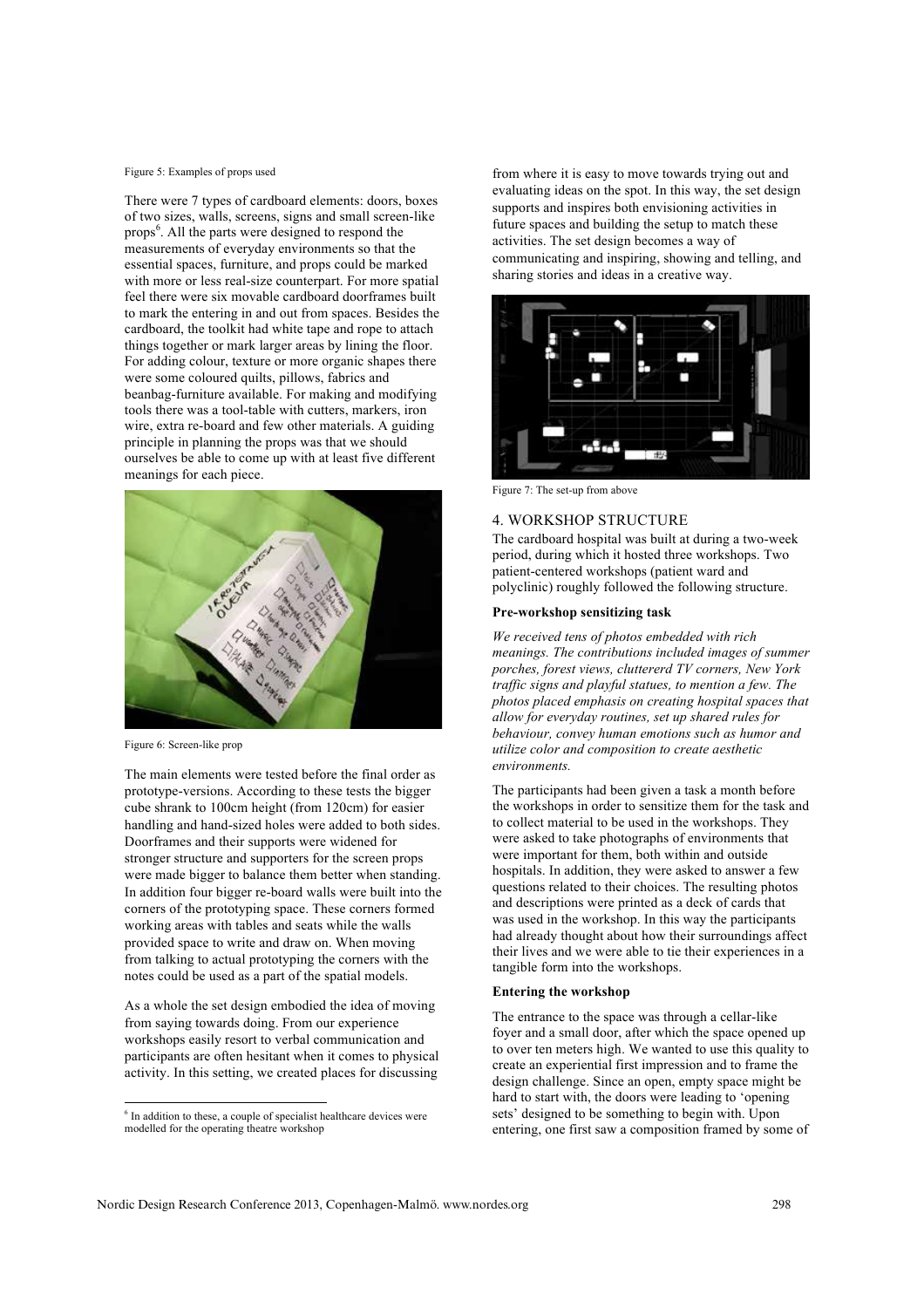the props that resembled some of the forms found in hospitals such as corridors or a lobby. This hinted at ideas of what you actually could do with the pieces. The participants were also invited to explore the space and try moving, lifting or writing on the materials themselves before the workshop commenced.

As facilitators, we did not want to present any rigid proposals to start with. However, we did want to stage the workshop space so that just through experiencing it, one could get a feel of the general type of space that we were designing for. So, for the patient ward workshop we divided the space into two square-like areas along the longitudinal side to resemble a space for 'being in' and when organizing for the polyclinic we created two long sides to signify 'walking through' a process. As said, these were not clear-cut propositions but rather loose assemblages constructed with the material props in the space that could be easily changed and modified.

#### **Introduction to workshop activities**

The workshop started with an introduction to the case, aims, working methods and timetable. The workshop is framed as early study into the patient needs and the methods are explained sufficiently for the participants to understand what is expected of them. The props and their roles were described and demoed to the participants. Special care was taken to to point out the open-endedness of the material. To set the context, the participating architects had a presentation about inspirational hospital environments and design solutions.

#### **Sharing and discussing the theme**

After the introduction the participants were assigned into two groups and given slightly differing tasks. Both groups had to design for the same functions, but their focus was different. For example, with the patient wards the other group was designing for efficiency while the other was focusing on the quality of the service. The task started with a general discussion on the theme, which was documented on the wall by the facilitator. The aim was to identify central themes that the participants consider important in their hospital experience.



Figure 8: Discussing experiences in the workshop

**Constructing a conceptual tool**

*During the workshops the image cards gained new meanings through exposure to other participants. For example, a kitchen meant to convey orderliness came to signify homeliness or routines of dining. By pointing out images and explaining their meanings the participants discussed and shared what they thought hospital environments should look like.* 

After the general discussion the task moved towards introducing a conceptual tool that allows for the structuring of the discussion before moving towards prototyping. For this purpose, in the polyclinic we utilized the customer journey map onto which the discussion could be framed. Together with the participants we constructed and discussed each stage in the journey both from the point-of-view of services offered and the infrastructure in which services take place.

Next we utilized the sensitizing cards to prioritize and identify those environments that could support the ideas and themes identified earlier. Several decks were spread on the table and each group picked up six cards that they felt were important in the design of the environment. These were then placed on the wall and identified with a theme. After this the participants were asked to work by themselves for a while, familiarizing themselves with the information that was created and adding ideas on post-its to the wall.



Figure 9: Repurposing props

#### **Building and testing prototypes**

*Initially the groups seemed at loss and not knowing how they should begin. Encouraged by the example of a few, the participants started to move the props in the space. Materials were moved in spaces, repositioned and discussed. The position of walls, door frames and boxes started to suggest different meanings, from patient rooms to nurses on duty. The groups diverged with some working on a different part of the space while others were finalizing other parts by writing or drawing on the elements or refurbishing the rooms with canvases. Discussions were held on how the spaces should operate after which the elements were moved to correspond accordingly.*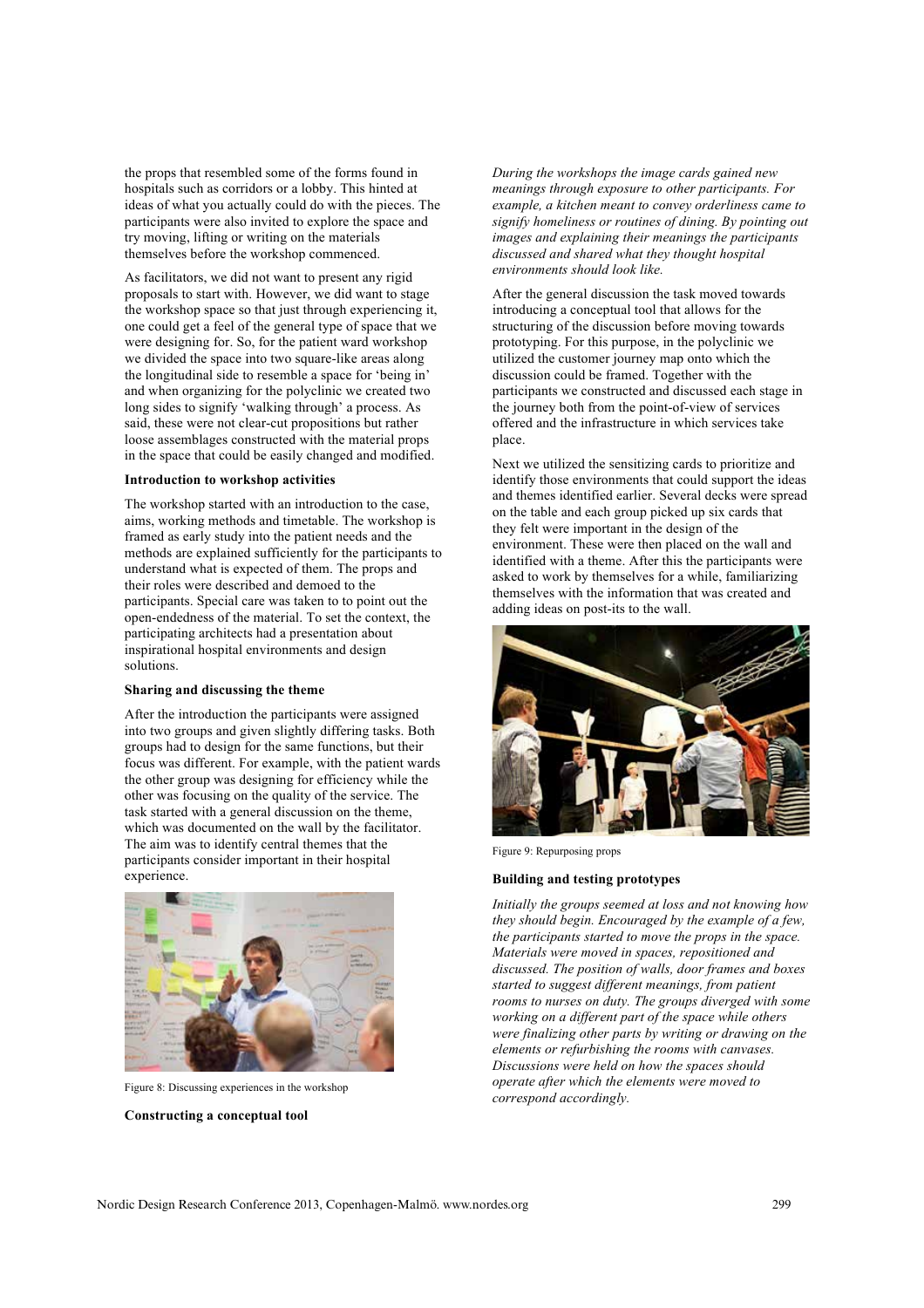After a small pause the groups started to work on a shared vision for their desired space. The architects were asked to help draw an initial outline of how the space could look. The group was asked to provide pointers and comment on the drawing.

After the group had agreed on a general vision they were asked to start prototyping the spaces with the material available to them. They were instructed to repurpose the props in any way they felt possible and to write or draw on the props to signify the meanings of the compositions. The facilitators guided the process by asking questions and making suggestions, but largely refrained from the building activity. This was done in order to prompt the participants towards action instead of doing things on their behalf. Slowly forms started to emerge and the groups alternated between building the environments and reflecting on how they worked. Towards the end of the prototyping activity the group guided others through the structures and explained their functions.



Figure 10: Drawing on props

## **Sharing the results**

During the last phase of the workshop the groups shared their results via a walkthrough of the environment. The participants explained to each other the decisions, ideas and functions that they had created in the space. The facilitators guided the discussion and prompted questions regarding the solutions.

#### **Documentation and reporting**

After the workshops the results were documented and photographed. They were collected in a report that is circulated among the building team of the hospital. This report presents the results and can be used later on in the project to reflect on the building plans.

#### **REFLECTION**

The workshop setting was designed to allow for the various interactions and tasks that we thought would take place during co-design. The idea was to design for activities beyond those directly related to task-oriented collaboration and to consider the event as an experience in itself from start to finish. As a main characteristic, we wanted to allow for an experience that would inspire the participants to create something new while being still grounded in their everyday lives. From the activity that we witnessed a few aspects supported the notion that the set-up of the workshop space had an influence in the way the participants collaborated during the workshops.

Scale-wise, the set was designed to refer to our everyday things to enable regular actions and building the basic environments. Tables, chairs, beds, walls, lamps, equipment and props could be size-wise identified, but their forms were simplified and they did not directly refer to anything particular. This guided the participants to use the set creatively and flexibly to meet the needs of their own particular plans and visions. By choosing a visual style very different from our everyday places we also helped people to set themselves out of the familiar. The hospital environments have many historical conventions according to which they are built and arranged. By stripping the self-evident and obvious from the elements we framed thinking from how-thingsare to how-things-ought-to-be. The props used in the workshops were designed so that they could be repurposed and combined according to different functions that the participants had in mind.



Figure 11: Detail of a patient ward

There were a few things brought in from the existing hospital environments to the cardboard hospital. A hospital bed, walking support and a wheelchair were there for testing the interiors with real assistive devices. What we learned is that bringing in too realistic things seemed to frame thinking too much in existing solutions in early design-phase workshops. This became obvious during the patient ward workshop where the placing of the hospital bed immediately became the centre focus of one group. While the hospital bed certainly plays an important role in patient rooms, placing it in too prominent role early on could be seen as hindering the emergence of other, more creative solutions. When we removed the hospital bed from use in the second workshop, the activities seemed to focus more on the patient experience rather than where the bed should be located. However, 'anonymous' and non-specialized furniture that can be found in any interior such as chairs, tables and benches worked fine when added to the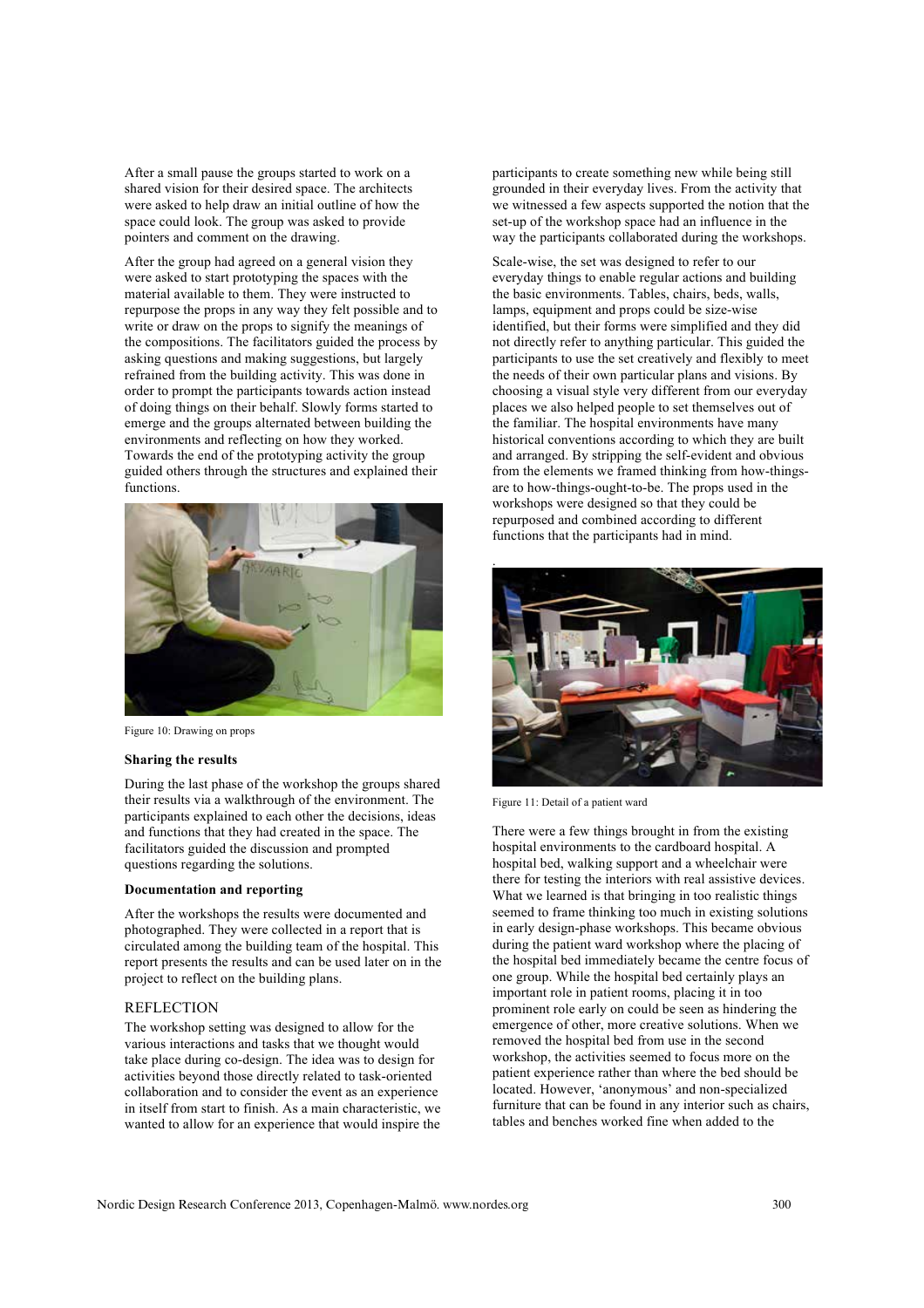cardboard prototype. It seemed important to maintain a specific kind of visual concept through choices in material substance, form and composition. Items that break this concept can disrupt the mindset and guide towards conventional solutions based on current set-up of hospital spaces.

The resulting method can be seen as something between a practical toolkit and a narrative stage design. The idea was to build an environment for trying out the actions taking place in the future hospital without being too faithful to existing aesthetics. The visual concept of the setting was inspired by the minimalistic and openendedness appearance of the black box theatre. As an aesthetic environment the cardboard hospital situated itself in a non-place, as it does not especially refer to any specific place making it open for new meanings and change through the interaction of the participants. Although the space was recognizable as a generic architectural construction, most of the visual elements did not point towards a specific place or time. This temporal and geographical ambiguity created a state between times, which can make it easier for participants to imagine alternative states of things. Like in a movie or theatre, one has to be faithful to the era/style/genre that is chosen not to break the illusion of the story telling.

Similarly, the notion of non-spaces was adopted to the set design as a concept of 'non-things'; pieces of a set that could be used in many different ways and named or changed rapidly into another. Even though they hint at possible functions, they do not embody ready meanings or functions and could be repurposed by the participants. During the workshops the props readily assumed various meanings through being combined, turned, stacked, drawn or written upon or taken apart. They became ways for signifying experiences that should be allowed by hospital spaces: aquariums or fireplaces generating a feeling of homeliness, signs or monitors for guiding behaviour or small enclosed spaces for supporting patient privacy.

It was important that practically anything could be marked or built and changed and rebuilt as the ideas developed. The set invited itself as a tool to think and experience the possible outcomes. It would not be a ready-made as a solid settlement but a platform for different developing different kinds of solutions. Bringing in too realistic materials or things can break this illusion and thus hinder early phase prototyping when ideas are still developed freely. In this case, the hospital bed was an element referring too strongly to something that already exists. It wasn not a 'non-thing' or something where meanings could be created but a thing with already defined specific meanings in today's hospital environment. As such it did not easily allow for expressions of artistic practice: it did not invite drawing, writing or modifying. Thus, a hospital bed stayed a hospital bed form the start of the workshop to the end of the workshop.

We believe that creating an aesthetic setting at this point of the design process supports the emergence of creative and artistic practices. In addition to creating conditions in which needs from the user context can be discussed, the setting needs to create conditions in which the creativity of the participants can flourish. Thus, the workshop setting has a dual role of framing and inspiring the action. On the other hand the set design guides behaviour and interactions within the workshop, on the other it invites participation in an artistic practice not as an outsider, but as a creator and a designer.

#### **CONCLUSION**

This paper describes a method that was developed for prototyping hospital environments and services. It builds on the notion of aesthetic experiences and codesign as artistic practice and aims to incorporate these notions in the design of the workshop setting and elements. From a research perspective the case was done to explore the ways in which Dewey's notion of the aesthetic experience can be utilized when conducting prototyping workshops. From the workshops we learned that the focusing on thinking about the aesthetics of the setting does have an effect in the dynamics of the co-design activities by inviting the participants to take part in artistic practices. We introduce the notions of non-space and non-things to point towards environments and objects which do not point towards fixed or established meanings and are open for reinterpretation.

From a design process perspective, the case could have benefited from a possibility to extend the workshops to continue along the building design process and to refine the results gained from the first workshop. In this way the cardboard hospital would follow the design process and as a prototype gain more fidelity with each testing phase. This would open the possibility for combining the method with other existing evaluation methods such as virtual simulations and test prototypes constructed of wood panels. We also noticed, that people who participated in several workshops quickly became more competent and encouraged to use the props for prototyping. Based on this observation, combining the cardboard prototyping method with existing practices of forming stakeholder panels in hospital development processes would make sense. We suggest this as a possibility for further studies.

#### REFERENCES

Augé, M. (1995) Non-Places. Introduction to an Anthropology of Supermodernity. Verso. London.

Binder, T. (2007) Why Design:Labs? Design Inquiries 2007. www.nordes.org, Stockholm.

Dewey, J. (2005/1934) Art as experience. Penguin, USA.

Ehn, Pelle. (1993) Scandinavian design: On participation and skill. In Schuler, Douglas and Namioka, Aki (Eds.) Participatory Design: Principles